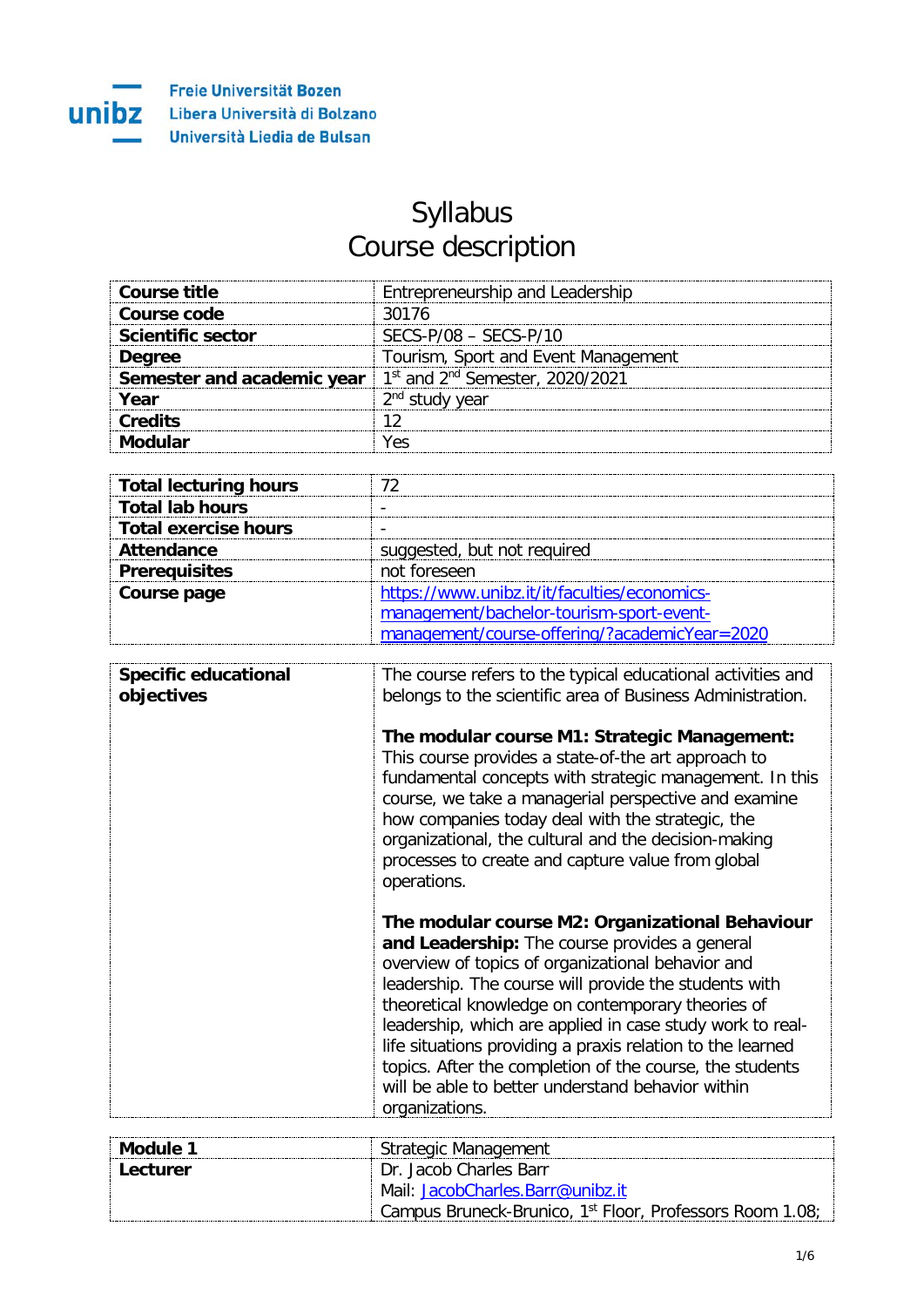

|                                             | https://www.unibz.it/it/faculties/economics-                                                                                                                                                                                                                                                                                                                                               |
|---------------------------------------------|--------------------------------------------------------------------------------------------------------------------------------------------------------------------------------------------------------------------------------------------------------------------------------------------------------------------------------------------------------------------------------------------|
|                                             | management/academic-staff/person/39984-jacob-charles-                                                                                                                                                                                                                                                                                                                                      |
|                                             | <b>barr</b>                                                                                                                                                                                                                                                                                                                                                                                |
| Scientific sector of the<br><b>lecturer</b> | SECS-P/08                                                                                                                                                                                                                                                                                                                                                                                  |
| <b>Teaching language</b>                    | English                                                                                                                                                                                                                                                                                                                                                                                    |
| <b>Office hours</b>                         | https://www.unibz.it/en/timetable/?department=26&degre<br>e=13009%2C13134                                                                                                                                                                                                                                                                                                                  |
| List of topics covered                      | Understanding strategy and strategic management<br>Business and revenue models<br>Analysis and positioning<br>Resource-led strategy<br>Strategy development<br>Strategic planning<br>Strategic growth issues<br>Failure, consolidation and recovery strategies<br>Strategy implementation and strategic management<br>Case studies in strategic management                                 |
| <b>Teaching format</b>                      | Frontal lectures, case exercises, team presentations                                                                                                                                                                                                                                                                                                                                       |
| <b>Module 2</b>                             | Organizational Behaviour and Leadership                                                                                                                                                                                                                                                                                                                                                    |
| Lecturer                                    | Prof. Björn Schäfer, Mail: Bjoern. Schaefer@unibz.it,                                                                                                                                                                                                                                                                                                                                      |
|                                             | Campus Bruneck-Brunico, 1st Floor, Professors Room<br>https://www.unibz.it/en/timetable/?searchByKeywords=Sc<br>h%C3%A4fer&sourceId=unibz&department=26&fromDate<br>=2021-03-01&toDate=2021-11-01                                                                                                                                                                                          |
| Scientific sector of the<br>lecturer        | SECS-P/10                                                                                                                                                                                                                                                                                                                                                                                  |
| <b>Teaching language</b>                    | English                                                                                                                                                                                                                                                                                                                                                                                    |
| <b>Office hours</b>                         | https://www.unibz.it/en/timetable/?department=26&degre<br>e=13009%2C13134                                                                                                                                                                                                                                                                                                                  |
| List of topics covered                      | Basics of Organizational Behavior<br>Attitudes and Job Satisfaction<br><b>Emotions and Moods</b><br>Personality and Values<br><b>Individual Decision Making</b><br>$\bullet$<br>Motivation<br>$\bullet$<br>Group Behavior<br>$\bullet$<br>Work Team<br>Communication<br>Leadership<br><b>Conflict and Negotiations</b><br><b>Organizational Structure</b><br><b>Organizational Culture</b> |
| <b>Teaching format</b>                      | Frontal lectures, case study work in teams, team<br>presentations                                                                                                                                                                                                                                                                                                                          |

| Learning outcomes | Knowledge and understanding                      |
|-------------------|--------------------------------------------------|
|                   | M1 - Strategic Management:                       |
|                   | • Knowledge and understanding of decision making |
|                   | in management                                    |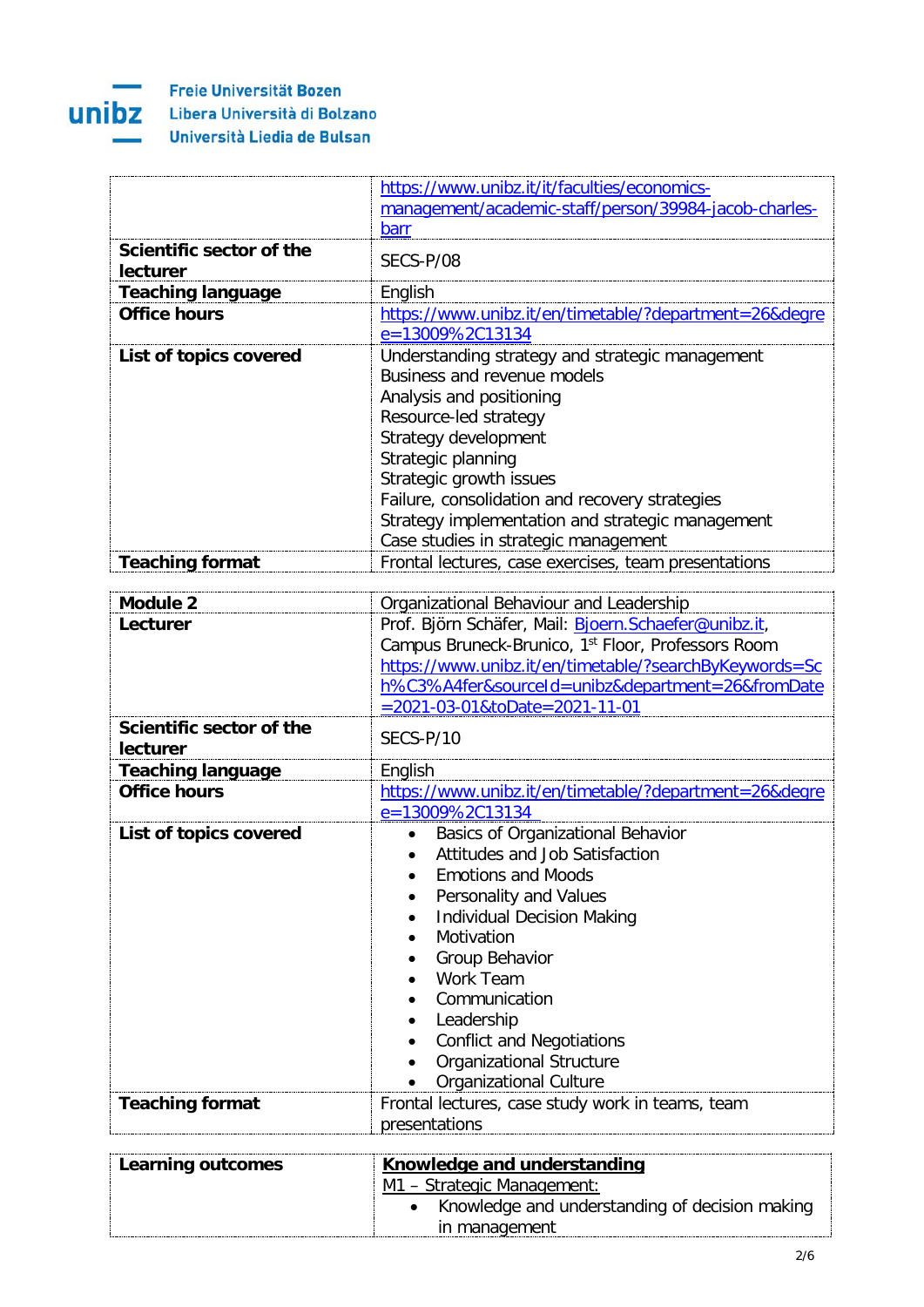

| Knowledge and understanding of enterprises<br>strategies and basic business models<br>Knowledge and understanding of diverse industry<br>$\bullet$<br>structures, firm conduct and performance and<br>their relevance for industries as well as individual<br>companies<br>Knowledge of principal strategic planning tools and<br>their appropriate, context dependent use<br>M <sub>2</sub> - Leadership:<br>Knowledge and understanding of leadership theory<br>$\bullet$<br>and methods<br>Knowledge and understanding of human resource<br>management practices and their relevance in<br>different structural/competitive settings<br>Knowledge and understanding of industries,<br>customers, and competitors in an entrepreneurial<br>and new venture setting<br>Knowledge and understanding industry analysis<br>and venture opportunity assessment |
|-------------------------------------------------------------------------------------------------------------------------------------------------------------------------------------------------------------------------------------------------------------------------------------------------------------------------------------------------------------------------------------------------------------------------------------------------------------------------------------------------------------------------------------------------------------------------------------------------------------------------------------------------------------------------------------------------------------------------------------------------------------------------------------------------------------------------------------------------------------|
|                                                                                                                                                                                                                                                                                                                                                                                                                                                                                                                                                                                                                                                                                                                                                                                                                                                             |
| Applying knowledge and understanding<br>M1 - Strategic Management:<br>Ability to apply managerial principles to enterprises<br>of different dimensions and in different settings                                                                                                                                                                                                                                                                                                                                                                                                                                                                                                                                                                                                                                                                            |
| Ability to conduct industry analyses, competitor<br>$\bullet$<br>analyses and business environment analyses in<br>different industries<br>Ability to provide support for strategic and<br>operational decision making by using basic<br>planning tools and scenarios                                                                                                                                                                                                                                                                                                                                                                                                                                                                                                                                                                                        |
| Ability to evaluate strategic situations and<br>competence to apply models and tools relevant for<br>decision making under risk and uncertainty                                                                                                                                                                                                                                                                                                                                                                                                                                                                                                                                                                                                                                                                                                             |
| M <sub>2</sub> - Leadership:<br>Ability to basically develop and lead human<br>resources<br>Ability to create a winning soft skill proposal for<br>new ventures<br>Ability to identify potential talent in the market<br>٠<br>place<br>Ability to analyse diverse human resource<br>management and team building approaches, as                                                                                                                                                                                                                                                                                                                                                                                                                                                                                                                             |
| well as diverse structural configurations of the firm                                                                                                                                                                                                                                                                                                                                                                                                                                                                                                                                                                                                                                                                                                                                                                                                       |
| <b>Making judgments</b><br>M1 - Strategic Management:<br>Ability to analyze business unit, corporate and<br>functional strategies<br>Ability to evaluate effectiveness of strategic                                                                                                                                                                                                                                                                                                                                                                                                                                                                                                                                                                                                                                                                         |
| planning                                                                                                                                                                                                                                                                                                                                                                                                                                                                                                                                                                                                                                                                                                                                                                                                                                                    |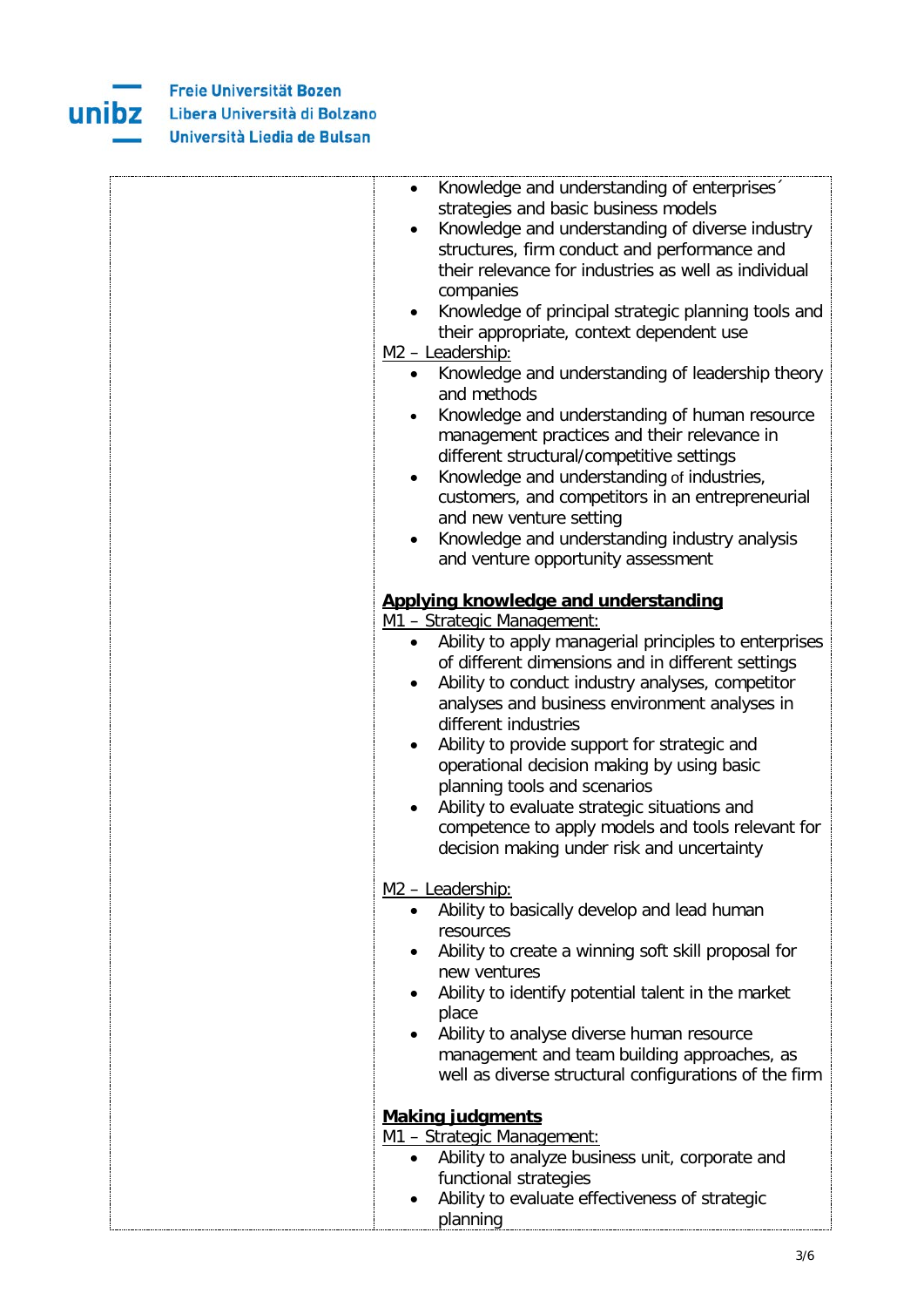

| Ability to evaluate effectiveness of strategic action<br>$\bullet$                                                                                                                                                                                                                                                                                                                                                                                      |
|---------------------------------------------------------------------------------------------------------------------------------------------------------------------------------------------------------------------------------------------------------------------------------------------------------------------------------------------------------------------------------------------------------------------------------------------------------|
| M <sub>2</sub> - Leadership:<br>Ability to assess differentiate leadership practises<br>$\bullet$<br>and their effectiveness in an organization<br>Ability to judge the performance of individuals in<br>an organization<br>Ability to predict and understand individuals'<br>behaviour in organization and judge the<br>consequences of the behaviour                                                                                                  |
| <b>Communication skills</b><br>M1 - Strategic Management:<br>Ability to communicate business unit, corporate<br>$\bullet$<br>and functional strategies<br>Ability to communicate effectiveness of strategic<br>$\bullet$<br>planning<br>Ability to communicate effectiveness of strategic<br>$\bullet$<br>action                                                                                                                                        |
| M <sub>2</sub> - Leadership:<br>Ability to understand how to efficiently<br>$\bullet$<br>communicate within organizations<br>Ability to discuss topics of organizational behaviour<br>and leadership in an academic manner<br>Ability to present topics of organizational<br>behaviour and leadership                                                                                                                                                   |
| Learning skills<br>M1 - Strategic Management:<br>Ability to acquire knowledge about business unit,<br>$\bullet$<br>corporate and functional strategies<br>Ability to learn about effectiveness of strategic<br>planning<br>Ability to assess effectiveness of strategic action                                                                                                                                                                          |
| M <sub>2</sub> - Leadership:<br>Ability to autonomously extend the knowledge<br>acquired during the course by searching and<br>reading supporting scientific literature<br>Ability to apply leaned theoretical material to<br>$\bullet$<br>praxis related case studies<br>Ability to participate in problem based learning<br>such as case study work<br>Ability to learn to think in alternatives and consider<br>the consequences of each alternative |

| <br>. |                  |
|-------|------------------|
|       | M<br>$\sim$<br>w |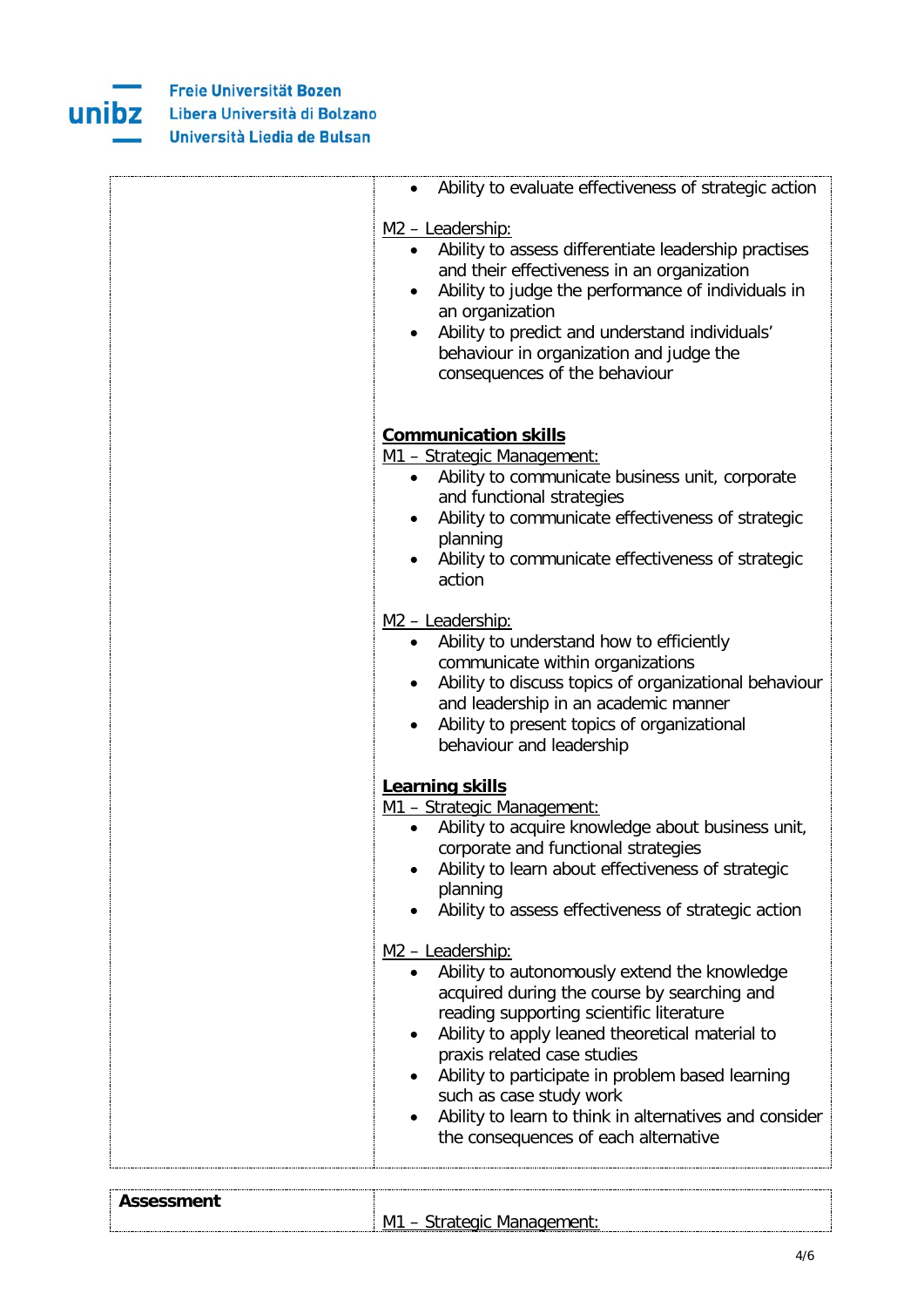

|                                | Final written exam: 60% based on lecture<br>contents                                                                                                                                                                                                                                                                |
|--------------------------------|---------------------------------------------------------------------------------------------------------------------------------------------------------------------------------------------------------------------------------------------------------------------------------------------------------------------|
|                                | <b>Expected Duration: 90 minutes</b>                                                                                                                                                                                                                                                                                |
|                                | Project and group presentation: 40%                                                                                                                                                                                                                                                                                 |
|                                | M2 - Organizational Behaviour and Leadership:<br>Written and oral: written exam to test theoretical<br>knowledge at the end of the course and oral<br>group-presentations of case study work during the<br>semester to test the application skills of the<br>theoretical knowledge<br>Expected duration: 60 minutes |
|                                | B) Non attending students:                                                                                                                                                                                                                                                                                          |
|                                | M1 - Strategic Management:                                                                                                                                                                                                                                                                                          |
|                                | Final written exam: 100% based on lecture                                                                                                                                                                                                                                                                           |
|                                | materials                                                                                                                                                                                                                                                                                                           |
|                                | Expected duration: 120 minutes                                                                                                                                                                                                                                                                                      |
|                                | M2 - Organizational Behaviour and Leadership:                                                                                                                                                                                                                                                                       |
|                                | Written exam based on the text book and the                                                                                                                                                                                                                                                                         |
|                                | lecture notes provided by the instructor.                                                                                                                                                                                                                                                                           |
|                                | Expected duration: 60 minutes                                                                                                                                                                                                                                                                                       |
| <b>Assessment language</b>     | English                                                                                                                                                                                                                                                                                                             |
| <b>Evaluation criteria and</b> | The final mark of the module is an average of the parts                                                                                                                                                                                                                                                             |
| criteria for awarding marks    | M1 and M2; however, both parts must be passed.                                                                                                                                                                                                                                                                      |
|                                | M1 - Strategic Management:                                                                                                                                                                                                                                                                                          |
|                                | The final mark is a combination of the grade of the                                                                                                                                                                                                                                                                 |
|                                | written exam (60%) and project report (40%).                                                                                                                                                                                                                                                                        |
|                                | relevant for assessment 1 (written exam): clarity                                                                                                                                                                                                                                                                   |
|                                | of answers, ability to discuss the theoretical                                                                                                                                                                                                                                                                      |
|                                | concepts in an academic manner, ability to                                                                                                                                                                                                                                                                          |
|                                | summarize, evaluate, and establish relationships<br>between topics;                                                                                                                                                                                                                                                 |
|                                | relevant for assessment 2 (project work and group<br>$\bullet$                                                                                                                                                                                                                                                      |
|                                | presentation): ability to apply theoretical                                                                                                                                                                                                                                                                         |
|                                | knowledge, ability to work in a team, creativity,                                                                                                                                                                                                                                                                   |
|                                |                                                                                                                                                                                                                                                                                                                     |
|                                | skills in critical thinking, ability to summarize in                                                                                                                                                                                                                                                                |
|                                | own words                                                                                                                                                                                                                                                                                                           |
|                                |                                                                                                                                                                                                                                                                                                                     |
|                                |                                                                                                                                                                                                                                                                                                                     |
|                                | M2 - Organizational Behaviour and Leadership:<br>The final mark is a combination of the grade of the                                                                                                                                                                                                                |
|                                | written exam (60%) and case study result presentations                                                                                                                                                                                                                                                              |
|                                | $(40\%)$ .<br>relevant for assessment 1 (written exam): clarity                                                                                                                                                                                                                                                     |